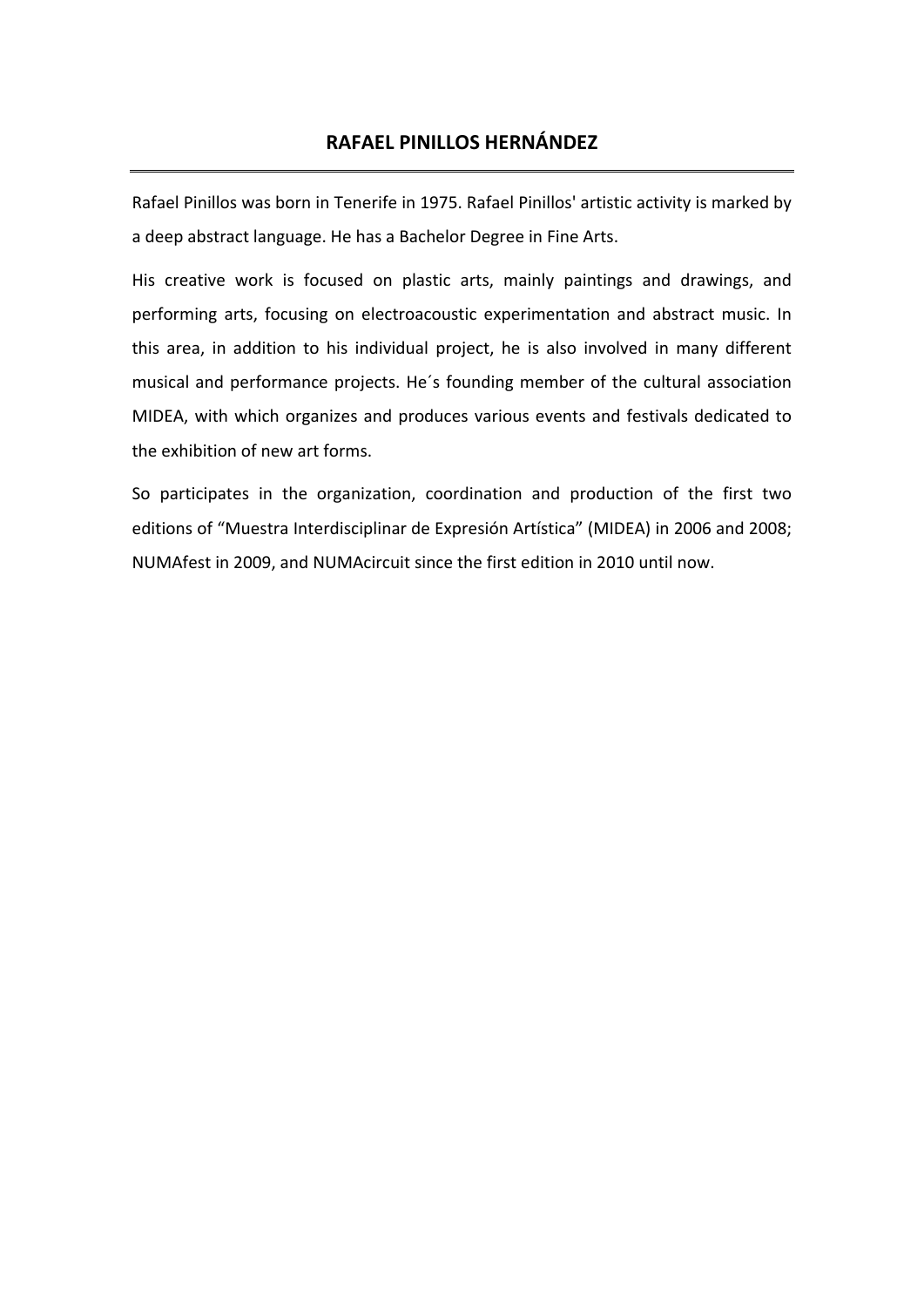#### **PERSONAL PAINT EXHIBITIONS**

He has held various **personal paint exhibitions**;

- *error!,* Pub-Sala de Arte Añepa (La Orotava). From January 16, 2014 to February 26, 2015.
- *Anamnesis***,** Pub-Sala de Arte Añepa (La Orotava). From 7 to 31 October, 2011.
- *Anamnesis***,** La Casa de La Cultura de Los Realejos. From 9 to 30 September, 2011.
- *Sobremodernidad y formas de olvido*, El Generador (Santa Cruz de Tenerife). From 6 to 31 July, 2010.
- *Sobremodernidad y formas de olvido*, Café 7 (La Laguna). From 3 to 26 June, 2010.
- *Sobremodernidad y formas de olvido*, Aperitivos Visuales (La Orotava). From 6 to 31 May, 2010.
- *Coreografía de la perplejidad*, Espacio Cultural Casa Roja (Garachico). From 7 to 28 November, 2009.
- *Estampas esenciales y otros artificios***,** Espacio Cultural Casa Roja (Garachico). From June 12 to August 2, 2008.
- *Simbología de un tiempo circular: La dinámica de los bucles***,** Eduardo Westerdahl Art Room. Instituto de Estudios Hispánicos (Puerto de la Cruz). From February 22 to March 12, 2008.
- *Simbología de un tiempo circular: La aventura del eterno retorno,* Pub-Sala de Arte Añepa (La Orotava). From November 30, 2007 to January 5, 2008.
- *Secuencias de interior*, Pub-Sala de Arte Añepa (La Orotava). From April 28 to June 17, 2006.
- *Secuencias de interior,* Oscar Domínguez Art Room (Tacoronte). From February 6 to March 14, 2006.
- *Laberintos y contingencias,* La Casa de la Aduana (Puerto de la Cruz). From October 3 to November, 2005.
- *Representaciones impensables*, Parque Etnográfico Las Pirámides de Güímar. From August 24 to September 25, 2005.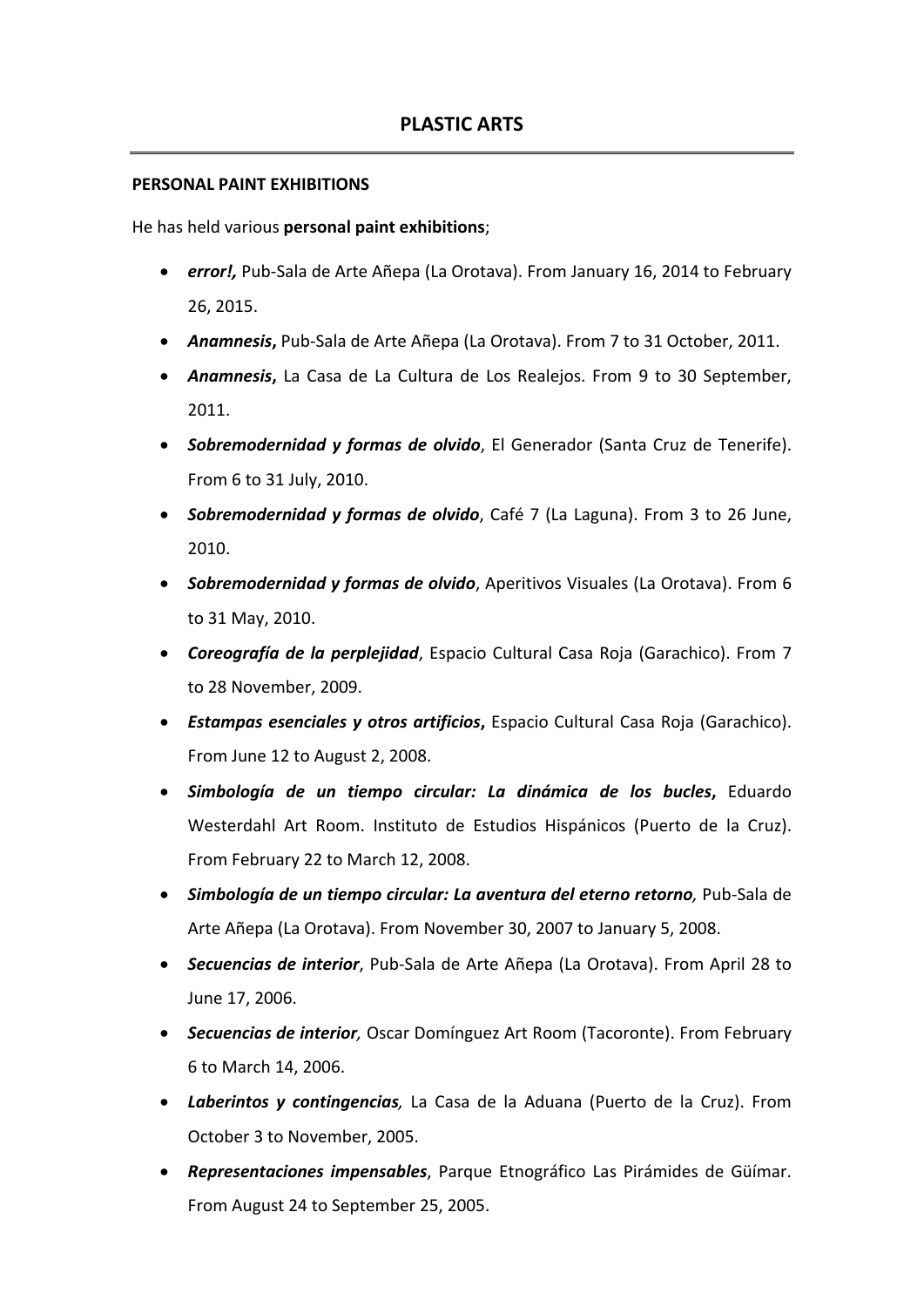- *Representaciones impensables*, Pub-Sala de Arte Añepa (La Orotava). From June 18 to August 17, 2005.
- *2004-2005*, Casa Museo Insular de la Vid y el Vino de Tenerife (El Sauzal). From May 17 to June 7, 2005.
- *Memorias***,** CajaCanarias Art Room from El Sauzal. From February 11 to March 7, 2005.
- *Irrepresentaciones***,** La Casa de la Aduana, (Puerto de la Cruz). From December 2, 2003 to January 5, 2004.
- *Arqueo(I)lógica***,** La Casa de la Aduana, (Puerto de la Cruz). From July 9 to August 10, 2003.
- *Arte animal*, La Casa de la Cultura de La Orotava. From January 16 to February 5, 2003.
- *La velocidad instantánea del pensamiento*, Sala La Canela (La Orotava). From September 3 to Octuber 7, 2002.

# **COLLECTIVE PAINT EXHIBITIONS**

He participates in numerous **collective paint exhibitions**, among which include:

- *Resonancias estocásticas,* **Festival Sitio** (Santa Cruz de Tenerife), 2014.
- *error!, NUMAcircuit 014,* Casona de San Luis (Santa Úrsula), 2014.
- *NUMAcircuit 010*, Aperitivos Visuales, (La Orotava); in Café 7, (La Laguna) and El Generador, (Santa Cruz de Tenerife), 2010.
- *NUMAfest*, Pub-Sala de Arte Añepa, (La Orotava); Espacio Cultural La Casa Roja, (Garachico); CajaCanarias Art Room (El Sauzal) and TEA (Santa Cruz de Tenerife), 2009.
- *MIDEA*, La Casa de la Aduana (Puerto de la Cruz), 2006; *P*arque Cultural Doña Chana (La Orotava), 2008 and Aperitivos Visuales (La Orotava), 2010.
- *Merkarte***,** Círculo de Bellas Artes de Santa Cruz de Tenerife, 2004, 2005, 2006, 2007, 2008 and 2009.
- *IV Certamen de jóvenes artistas***,** Círculo de Bellas Artes de Santa Cruz de Tenerife, 2004.
- *Fondo Talens de arte joven,* Victoria Hidalgo Art Gallery from Madrid, 2001 and *Spai d'Art Acceas* from Barcelona, 2002.
- *Crear poética,* College of Architect from Santa Cruz de Tenerife, 2001.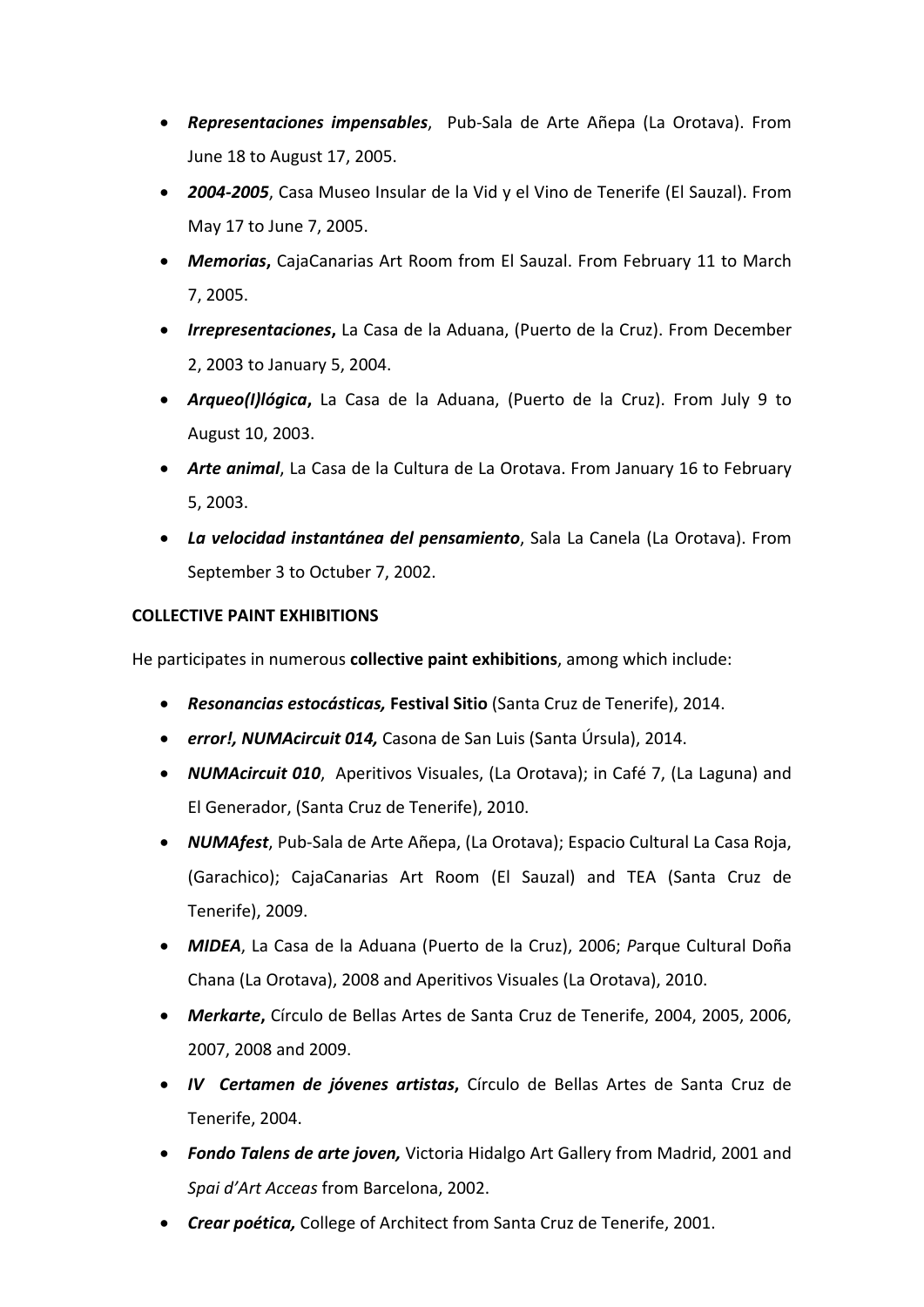#### **AWARDS AND GRANTS**

He´s been selected in different **painting competitions**, obtaining the following **awards and grants**:

- **2nd Prize for Painting at the "IV Certamen de artes plásticas"** granted by Cabildo de Tenerife, 2003.
- **Painting Grant "Talens"**, 2002.
- **Accésit at "IV Premio de joven pintura"** granted by Casino de Tenerife, 2002.
- **1st Prize for Painting at the "VIII Certamen de narrativa, poesía, fotografía, pintura y vídeo"** from Puerto de la Cruz, 2001.
- **Painting Grant "Talens"**, 2001.
- **1st Prize for Painting at the "I Certamen de artes plásticas del Cabildo de Tenerife",** 2000.
- **2nd Prize for Painting at the "Premio nacional de pintura de la Villa de Adeje",** 2000.
- **Prize for Painting at the Fine Arts University from La Laguna**, 2000.
- **2nd Prize for Painting at the "VII Certamen de narrativa, poesía, fotografía, pintura y vídeo"** from Puerto de la Cruz, 2000.
- **1st Prize for Painting at the "Concurso de Pintura de Titsa"**, 2000.

Also, he participates as member of the jury in some painting contest, in different editions.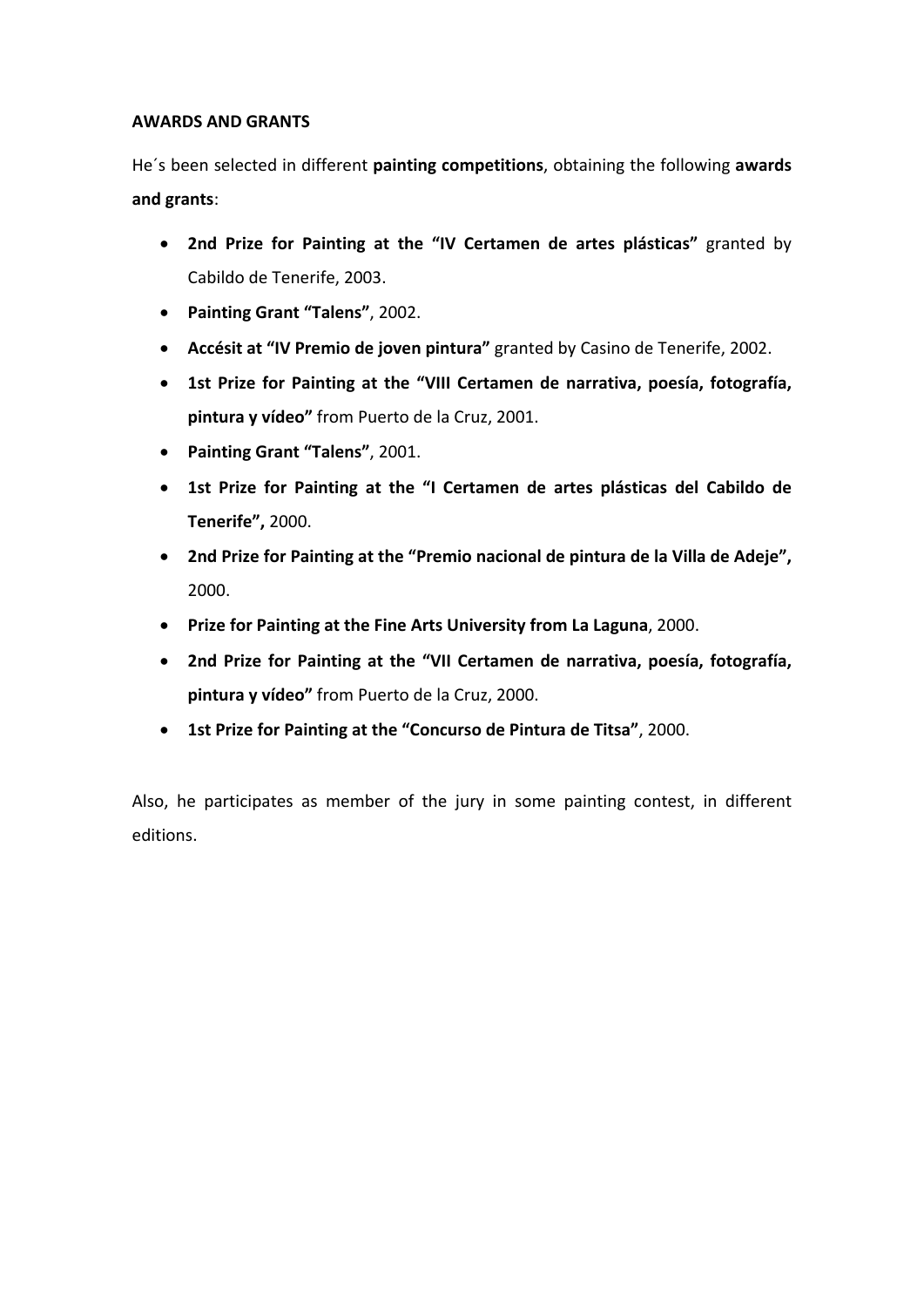Rafael Pinillos participates, as guitarist in different musical projects of various kinds, like performances, video mapping shows, and musical abstraction and noise projects. So, he collaborates with numerous artists.

## **Solo Project:**

- **"error!",** concert at **Museo de la Naturaleza y el Hombre** (Santa Cruz de Tenerife), 2013.
- **"error!",** concert at **Equipo Para** (Santa Cruz de Tenerife), 2013.
- **"error!",** concert at **Café Quilombo** (La Orotava, Tenerife), 2013.
- Concert at **La Escuela Municipal de Música de Santa Cruz de Tenerife**, 2013.
- **27º Free Improvisation Concert** at El Generador (Santa Cruz de Tenerife), 2013.
- Concert at **La Tirana Malasartes** (Madrid), 2012.
- Concert at **La Taberna Alabanda** (Madrid), 2012.
- Concert at **La Trilladora** (Tacoronte, Tenerife), 2011.
- Concert at **Fluxart** (Las Palmas de Gran Canaria), 2011.
- Concert at **Café d´Espacio** (Las Palmas de Gran Canaria), 2011.
- Concert at **El Generador** (Santa Cruz de Tenerife), 2011.
- Concert at **Aperitivos Visuales** (La Orotava, Tenerife), 2010.

**RED:** Élida Dorta, Dea-Woon Kang and Rafael Pinillos.

- *Secuencias de interior***,** dance festival "Canarios dentro y fuera" at the Teatro Victoria (Santa Cruz de Tenerife), 2012.
- *Secuencias de interior***,** at the Plaza de la Iglesia de Santa Úrsula (Santa Úrsula, Tenerife), 2012.
- *Secuencias de interior,* Festival TapArte from Pinolere (La Orotava, Tenerife), 2011.
- *Secuencias de interior***,** at El Generador (Santa Cruz de Tenerife), 2011.
- *Secuencias de interior*, at TEA (Santa Cruz de Tenerife), 2011.
- *Marioneta*, at the Teatro Victoria (Santa Cruz de Tenerife), 2010.
- *Marioneta*, at Aperitivos Visuales (La Orotava, Tenerife), 2010.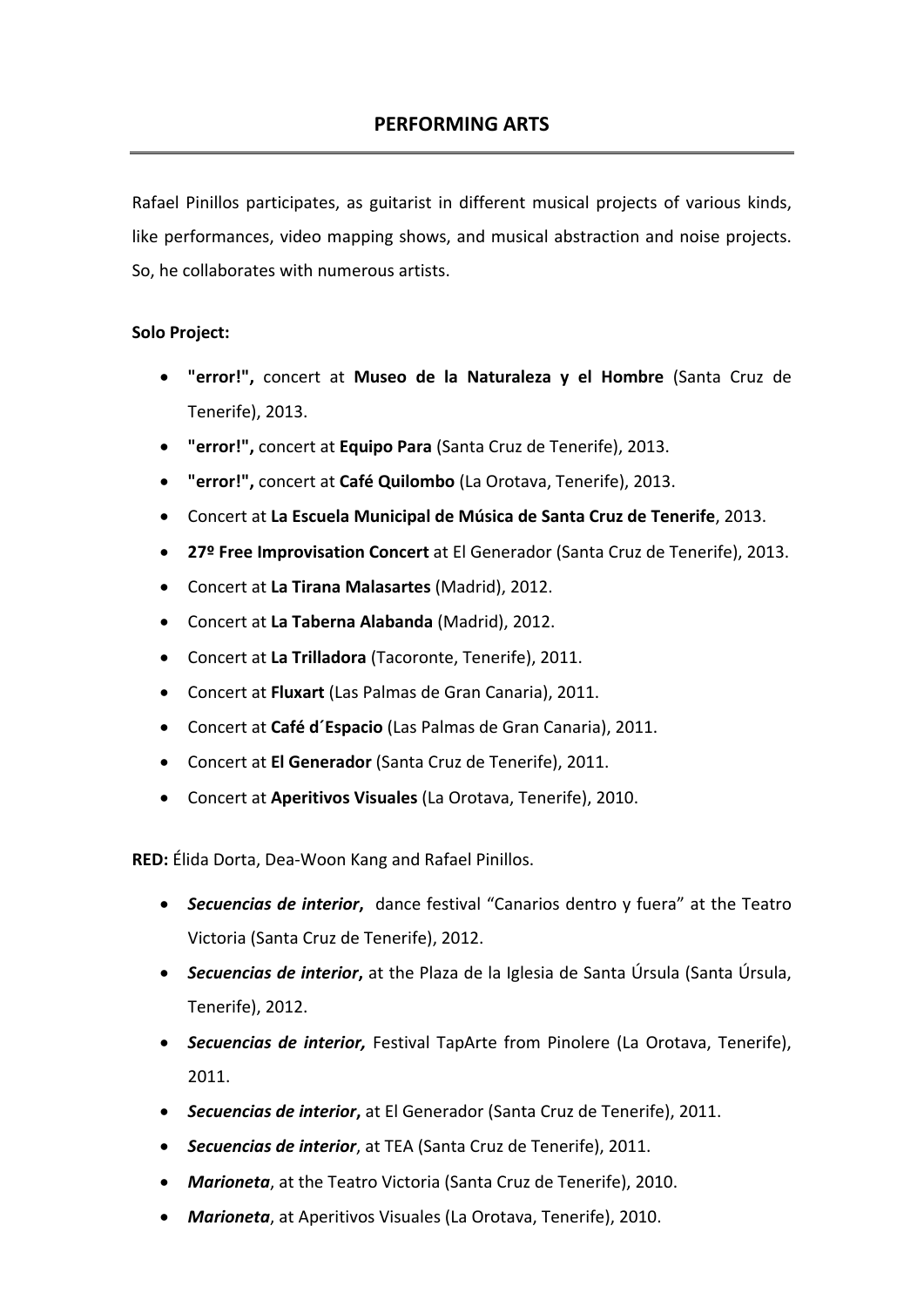**owin´ek:** Miguel Jaubert, 'David Perreko' and Rafael Pinillos.

- At the **Escuela Municipal de Música de Santa Cruz de Tenerife**, 2014.
- At the **Auditorio de Tenerife Adán Martín** (Santa Cruz de Tenerife), 2014.

**nO-n:** David Paredes and Rafael Pinillos.

- **NUMAcircuit 013**, concert at El Generador (Santa Cruz de Tenerife), 2013.
- **LOFT Music Festival**, concert at School of Music of Santa Cruz de Tenerife, 2012.
- Concert at **Bilbao Arte** (Bilbao), 2012.
- Concert at **Freedonia** (Barcelona), 2012.
- Concert at **La Trilladora** (Tacoronte, Tenerife), 2012.

**Big Band of Visual Noise (BBVN);** formation composed by various artists.

- At **El Generador** (Santa Cruz de Tenerife), 2013.
- **Festival Keroxen 12**, at Espacio Cultural el Tanque (Santa Cruz de Tenerife), 2012.
- At **Sala Timanfaya** (Puerto de la Cruz, Tenerife), 2012.
- At the **Auditorio de Tenerife Adán Martín** (Santa Cruz de Tenerife), 2012.
- At **El Generador** (Santa Cruz de Tenerife), 2012.
- At **La Trilladora** (Tacoronte, Tenerife), 2011.
- At the **Auditorio de Tenerife Adán Martín** (Santa Cruz de Tenerife), 2011.
- At **Aperitivos Visuales**, (La Orotava, Tenerife), 2010.

**Simone Marin y Rafael Pinillos:** Interactive installation of painting and mapping.

• **Festival Próximos, at Aguere Espacio Cultural** (San Cristóbal de La Laguna), 2013.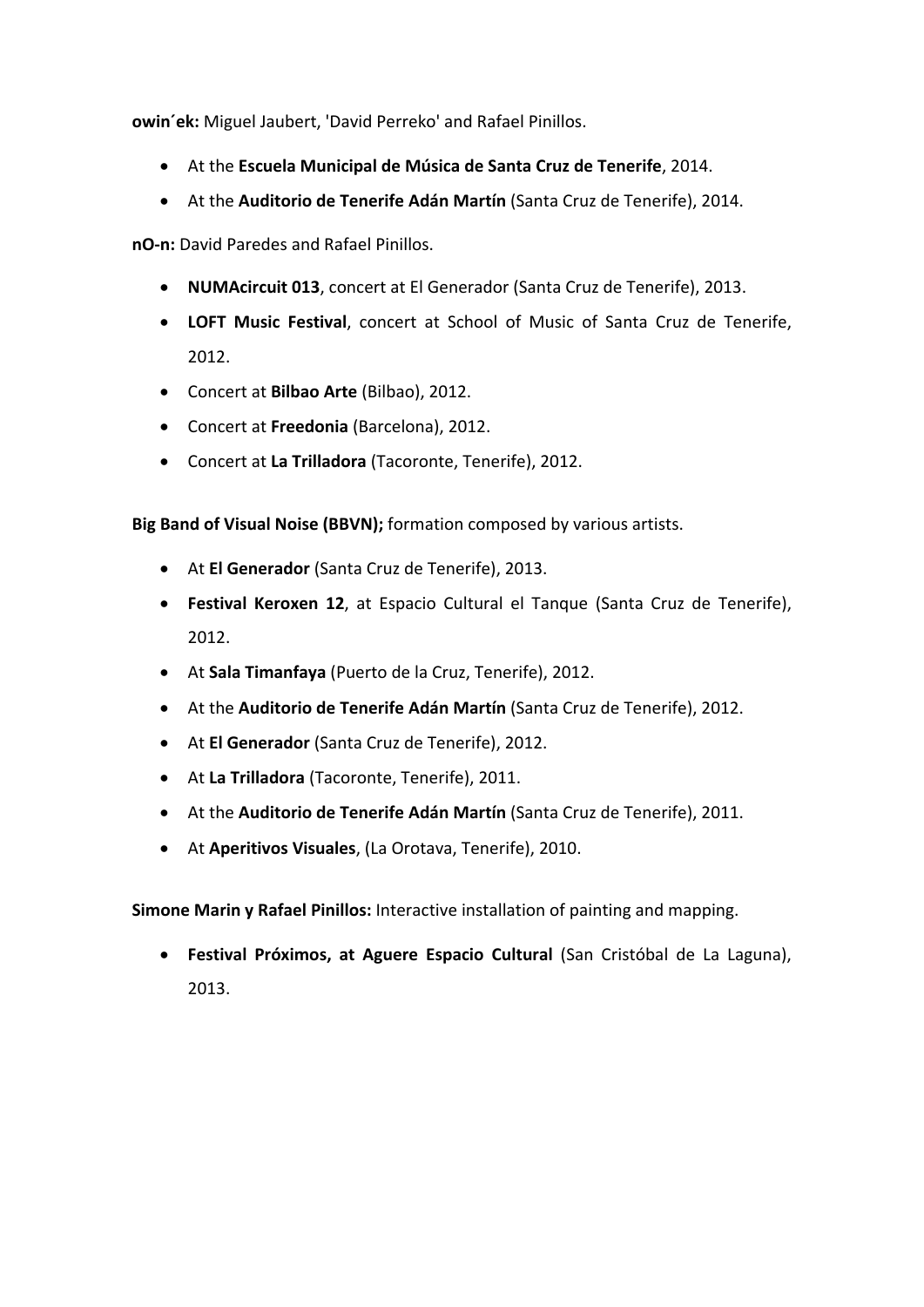**Live Painting:** Simone Marin and Rafael Pinillos.

With Afg-an:

• **Festival NUMAcircuit 012**, El Generador (Santa Cruz de Tenerife), 2012.

With Hormiga de Pan:

- **NUMAcircuit 011**, Aperitivos Visuales (La Orotava, Tenerife), 2011.
- **Keroxen 2010**, Espacio Cultural El Tanque (Santa Cruz de Tenerife), 2010.

**Performance "Ascensor para el cadalso":** Juan Bay, Adán Hdez., Javier Cuevas and Rafael Pinillos.

• **At Equipo Para** (Santa Cruz de Tenerife), 2013.

## **José `Pepucho´ Hernández and Rafael Pinillos.**

- **14º Free Improvisation Concert,** El Generador (Santa Cruz de Tenerife), 2011.
- Concert at **La Trilladora** (Tacoronte, Tenerife), 2011.
- **NUMAcircuit 011**, El Generador (Santa Cruz de Tenerife), 2011.
- Concert at **Aperitivos Visuales** (La Orotava, Tenerife), 2010.
- Concert at the **Auditorio de El Sauzal** (Tenerife), 2008.
- Concert at **Teatro Unión** (Tejina, Tenerife), 2007.
- Concert at the **Auditorio de El Sauzal** (Tenerife), 2007.
- Concert at **Pub-Sala de Arte Añepa** (La Orotava, Tenerife), 2007.
- Concert at **La Casa de la Aduana** (Pto. de la Cruz, Tenerife), 2006.

**With Ricardo Marichal.**

• **Alina Project presentation,** Taberla Alabanda (Madrid), 2012.

**Ensemble Antimanierista:** Trío Antimanierista, Ricardo Marichal and Rafael Pinillos.

• **Alina Project presentation,** Taberla Alabanda (Madrid), 2012.

**Fuzzy Night Distubers:** Rikke Alminde, David `Perreko´ and Rafael Pinillos.

• **NUMAcircuit 011**, Café 7 (La Laguna, Tenerife), 2011.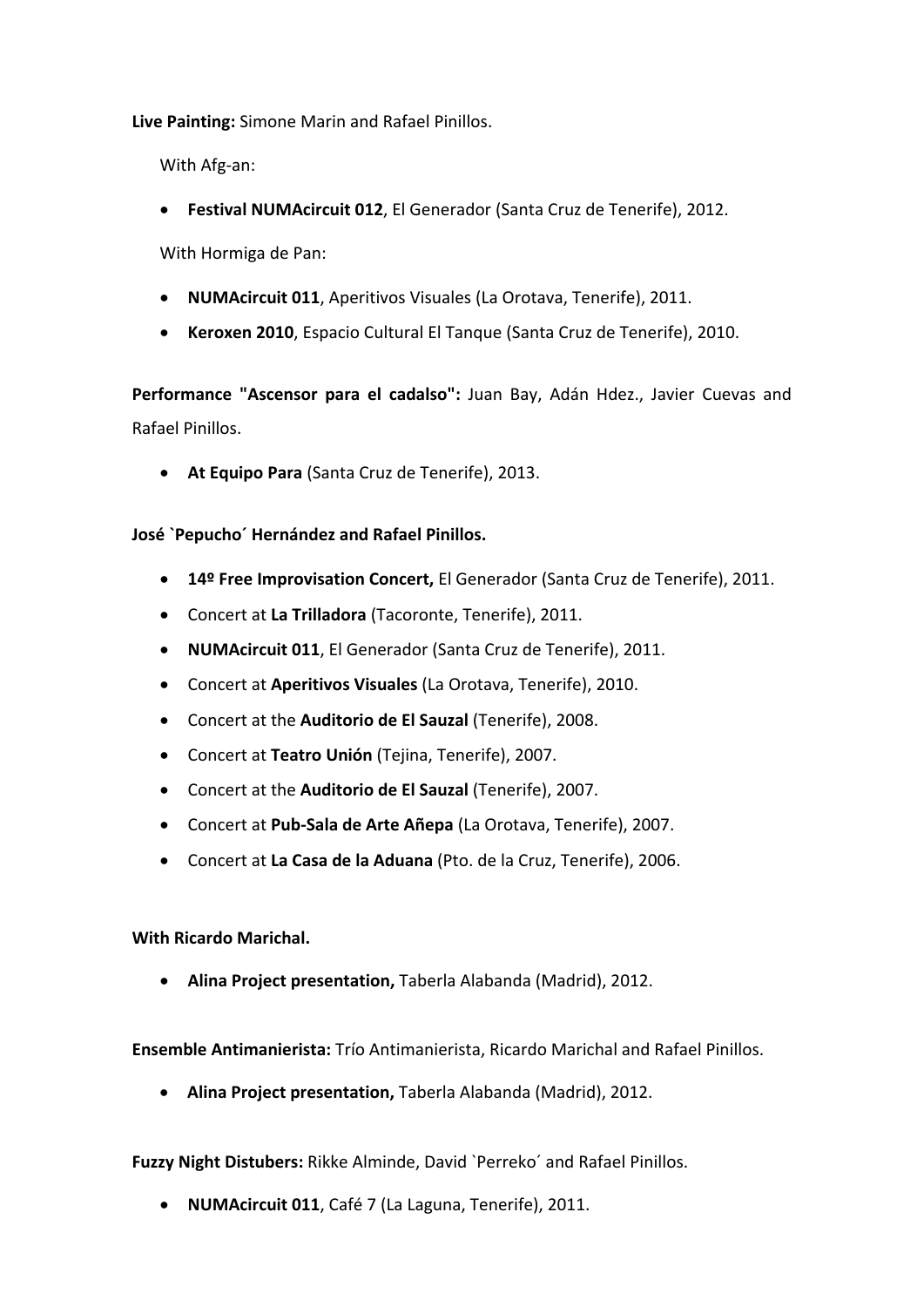- **7º Free Improvisation Concert**, El Generador (Santa Cruz de Tenerife), 2010.
- **1er Piscolabis de Artes Escénicas,** Aperitivos Visuales (La Orotava, Tenerife), 2010.

**David `Perreko´ and Rafael Pinillos:**

- **12º Free Improvisation Concert**, El Generador (Santa Cruz de Tenerife), 2011.
- **2º Free Improvisation Concert**, El Generador (Santa Cruz de Tenerife), 2010.
- Concert at **Aperitivos Visuales** (La Orotava, Tenerife), 2010.

**Magic Room**: Rikke Alminde, Rodrigo Ramos, Dea-Woon Kang and Rafael Pinillos.

- At **Aperitivos Visuales** (La Orotava, Tenerife), 2010.
- At **Café 7** (La Laguna, Tenerife), 2010.
- At El Generador (Santa Cruz de Tenerife), 2010.

## **With Dea-Woon Kang, Alejandro Delgado and David `Perreko´.**

• *fRjiShZt*, Festival Ropa Vieja de Tegueste (Tenerife), 2012.

#### **With Juan José Jorganes and David `Perreko´.**

• **21º Free Improvisation Concert,** El Generador (Santa Cruz de Tenerife), 2012.

#### **With Rikke Alminde, José Juan Martín and Ricardo Marichal.**

• **20º Free Improvisation Concert**, El Generador (Santa Cruz de Tenerife), 2012.

#### **Jet-Res: David Paredes, Manolo Rodríguez and Rafael Pinillos.**

- **NUMAcircuit 012**, El Generador (Santa Cruz de Tenerife), 2012.
- Concert at **La Trilladora** (Tacoronte, Tenerife), 2012.

#### **With Carmen Ojeda and Daniel Negrín.**

• At **Fluxart** (Las Palmas de Gran Canaria), 2011.